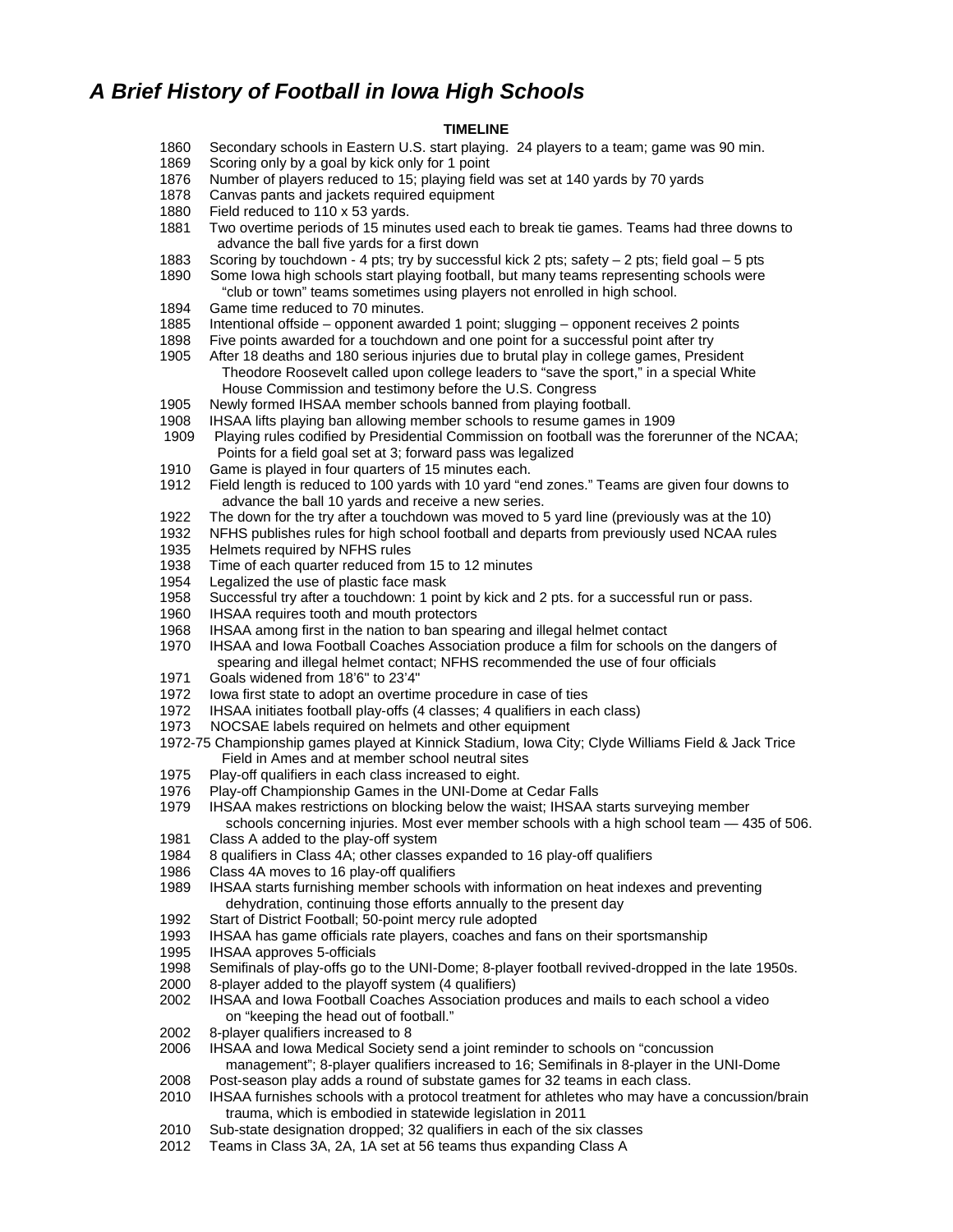2013 Board of Control approved changes regarding heat acclimization of athletes, a video on safety, and guidelines on hydrating athletes, length and restrictions on pre-season practices, and continuing emphasis and course work on protocol and minimizing brain injuries

 Each fall football talk in virtually every Iowa community is of high school football. Friday Night is traditionally reserved for the "Legends of the Fall" and with nearly 23,000 participants in grades 9-12, the sport is the highest participation activity in Iowa high schools.

 You can call it "Pride in Pads," "Courage in Cleats," or "Glory on the Gridiron," but it does not change the fact that football season is embraced by students and adults alike. It is a phenomenon in towns and cities across our Iowa landscape. The names of top players and teams may change each year, but the tradition never does.

 Iowa high schools began playing the sport in the mid-to late 1800s, with difficulty placing an exact starting date. With no lighted fields, games were played in the afternoon. Transportation was limited, and often the teams playing the game were located along railroads. The early fields ranged from stock yards, fairgrounds, to pastures and eventually to high school fields. The season would usually start with games in mid-September and end with a game on or near Armistice Day and in a few instances Thanksgiving. The early rules had little uniformity until the turn of the century, and the equipment was only minimal compared to the safety standards that followed. It was not uncommon for the early teams to be a collection of high school and non-high school players.

 It was a rugged game that often bordered on brutality. In 1905 the college game reported 18 deaths and 180 serious injuries. Thus, when the newly organized IHSAA was formed in 1904, its members immediately voted for a ban on playing the game. Some non-member schools continued to play as the fledgling organization sought to gain control and leadership over educational athletics. Nationally, President Theodore Roosevelt called college leaders together to try and preserve the game by making changes in the rules to make it safer. Before reinstating the sport in 1908, the membership of the IHSAA drafted age and grade eligibility rules and required a physical prior to participation. For over a century Iowa students now have been playing the game that faced extinction. The IHSAA and its coaches have led the nation in many rules changes emphasizing safety. The IHSAA secured permission from the National Federation of State High School Athletic Associations (NFHS) to implement these changes and reported on their success. Many of the changes were codified in the national rule book later. Several of them follow below:

 In 1960 Iowa was the first state to mandate mouth pieces; in 1968 it was the first state to eliminate spearing and prevent the use of head in tackling and blocking; and in the late 1980s and early 90s Iowa was the first to experiment with bringing coaches onto the field during time outs to check their players for heat stress and exhaustion. By 2004, Iowa was the only state to provide coaches with instruments and charts for measuring levels of heat and humidity, thus trying to eliminate injuries related to heat and cardiac stress. The IHSAA has enjoined the Iowa Football Coaches Association, which was organized in 1963, in emphasizing safety issues and promoting the sport.

 As football became more popular each year, rules continued to emphasize making the game safer. Equipment likewise has improved. In a game that emphasizes sportsmanship, safety has always remained a primary focus of the IHSAA and Iowa has led the way in making the game safer. Besides equipment, changes that improved game included playing facilities that were well-lighted with natural turf nurtured by watering systems, as well as some artificial surfaces.

 In a related change, the 1930s and 1940s saw over 140 schools with a six or eight man team in addition to a over 270 with 11-player teams. Yet even when you add these numbers, less than half of the membership of the IHSAA prior to 1960 offered the sport.

 But football enjoyed a resurgence of popularity, thanks in good measure to the creation of a playoff structure that breathed new life into it. After several discussions with the football coaches association, the Association's Board of Control implemented one of the more popular innovations connected with the sport — the playoff structure in 1972. Prior to 1972, teams would have an 8 or 9 game schedule and the season would end. It was the only Iowa high school sport that did not have a state tournament to determine a champion and the IHSAA and the coaches felt there should be a better way to end the season. The member schools supported the idea and a new age of football was born for Iowa kids. By 1979, the number of schools offering football reached high tide with 435 teams from the 506 member high schools. Today there are 341 teams involving 372 of the 395 member schools. Until 1972, the State Champion was "mythical" — the school that finished first in the ratings poll. The playoffs, in each of the five 11-player and the one 8-player class, crown champions that are made on the field. Each year, a special story about a school, a player, group of players, or a coach captures the interest of fans.

 In 1993 after athletic conferences started losing members due to school closings, consolidations and shrinking enrollments, teams had difficulty in securing complete schedules. The solution was district football and kept competition among schools with like enrollment with re-districting is done every two years. In 1998, the 8-player game